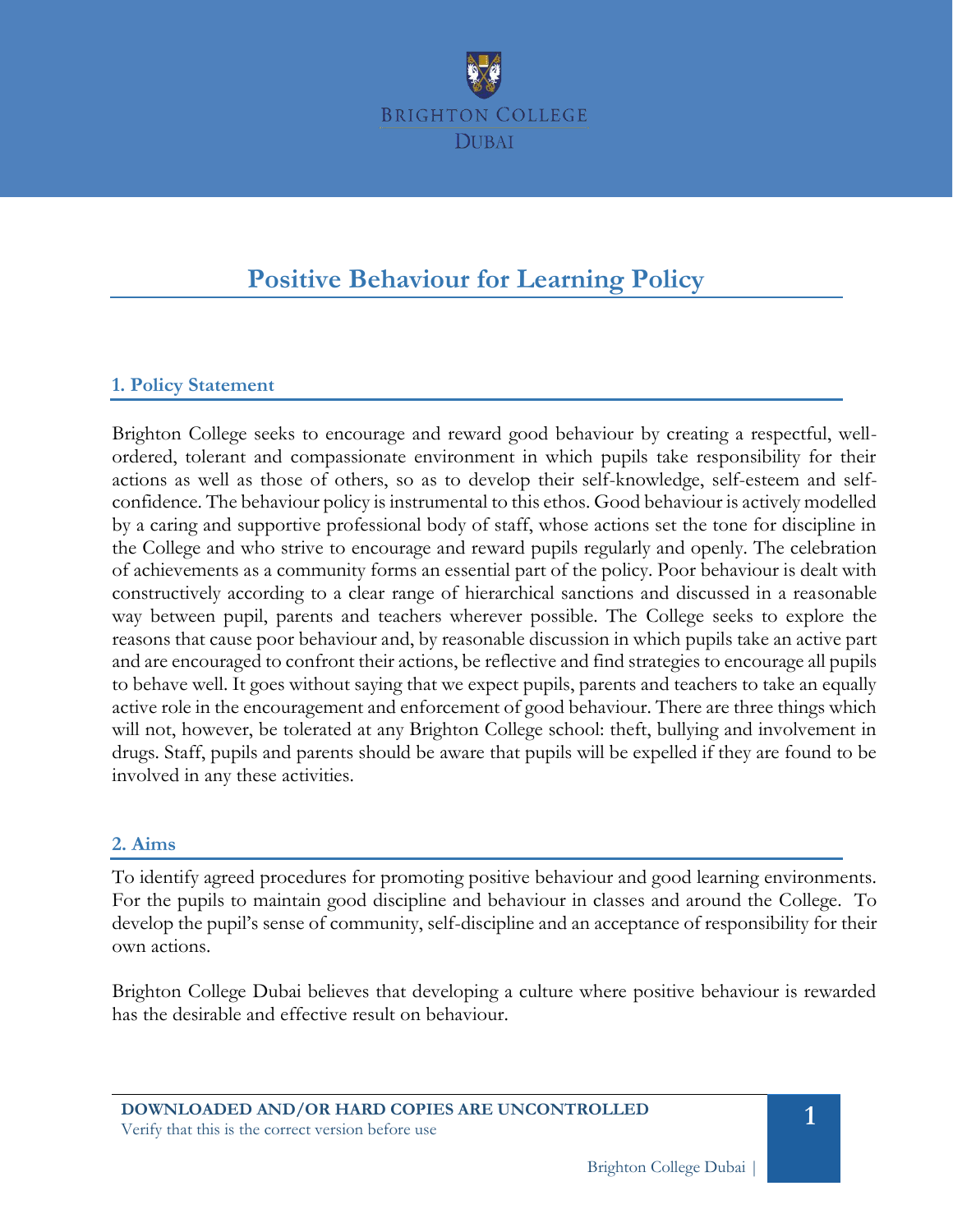

It is the responsibility of all members of academic and non-teaching staff to set high expectations and uphold and enforce, with the use of sanctions where necessary, the Code of Conduct. Pupils from Brighton College Dubai are ambassadors for the College at all times and their behaviour should reflect the standards that are expected.

## **3. Practice and Procedure**

# 3.1 Pupil Code of Conduct

At Brighton College Dubai:

- We are kind
- We are passionate learners
- We are respectful
- We are first class versions of ourselves
- We make sensible choices

#### 3.2 Rewards

Brighton College is strongly committed to a policy of encouragement of all types of endeavour and the reward of both success and commitment. Much of this is communicated by praise and appreciation, in writing and orally.

#### **House Points/Pelican Points**

Pupils are awarded House Points in the Senior School and Pelican Points in the Prep School for following the Code of Conduct and for their positive effort and achievement. In Prep class teachers record pupils' Pelican Points on class dojo under the three pillars of participation progress and partnership. Pupils individual points are accumulated and rewarded with a tiered structure of certificates, pins and badges. House Point scores are collated weekly and announced in assemblies, with the presentation of the House cup to the relevant House Captain/House Vice-Captain at the end of each term.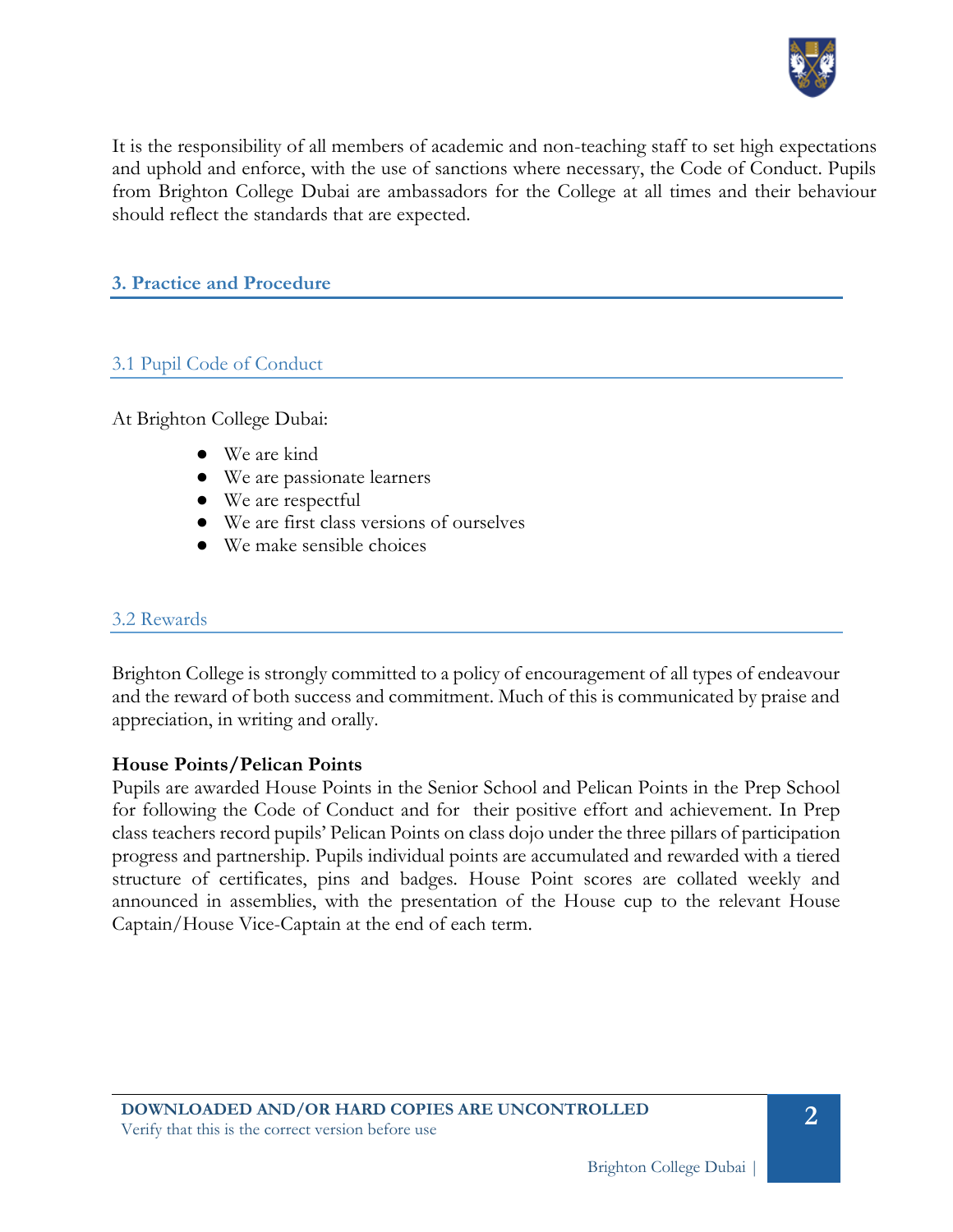

## **Brighton Blue**

Pupils who have produced extremely impressive work or achieved extraordinary feats are presented with Brighton Blue certificates by the Head Master and their names are recorded in his book.

In addition to the on-going appreciation of pupil effort, a system of formal rewards and responsibilities are in place to publicly celebrate pupil achievement and provide leadership roles.

## **4. Consequences**

Consequences are applied in instances where the College Code of Conduct is broken. Consequences are applied incrementally, based on the extent to which the rules haven't been followed. Whenever practicable, the pupil should:

- Have a clear understanding of the mistake they have made;
- Reduce the impact of their mistake (for instance, cleaning up a messy area, completing work to a higher standard, through an apology etc);
- Have an opportunity to reflect on their mistake and consider a better response in the future.

At no time should a pupil be belittled or treated with disrespect, even if they have made a significant mistake. There must be no physical contact (except in line with the College's policy on restraining). No pupil should be sent out of the classroom unsupervised.

The College has a clear set of consequences and discipline measures, outlined below. All consequences are designed to be constructive and provide opportunities for reflection, discussion and resolution of concerns which are to the benefit of the pupil and the College community. Misdemeanours in school may be met with meetings with pupils where a reflection sheet is completed, letters to parents or detentions/suspensions depending on the severity and frequency of the offence. Occasionally, in addition to consequence, a pastoral referral may also be appropriate, in order to support a pupil and or family with a particular issue – either within the College's own pastoral system, or in very particular cases, through liaison with external agencies. To ensure consistency, the following guidance is given, but staff are always encouraged to refer to the Year Leaders and Head of School in the Preparatory School and the Housemistress/Housemaster, Deputy Head Pastoral or Head of School in the Senior School for further clarity.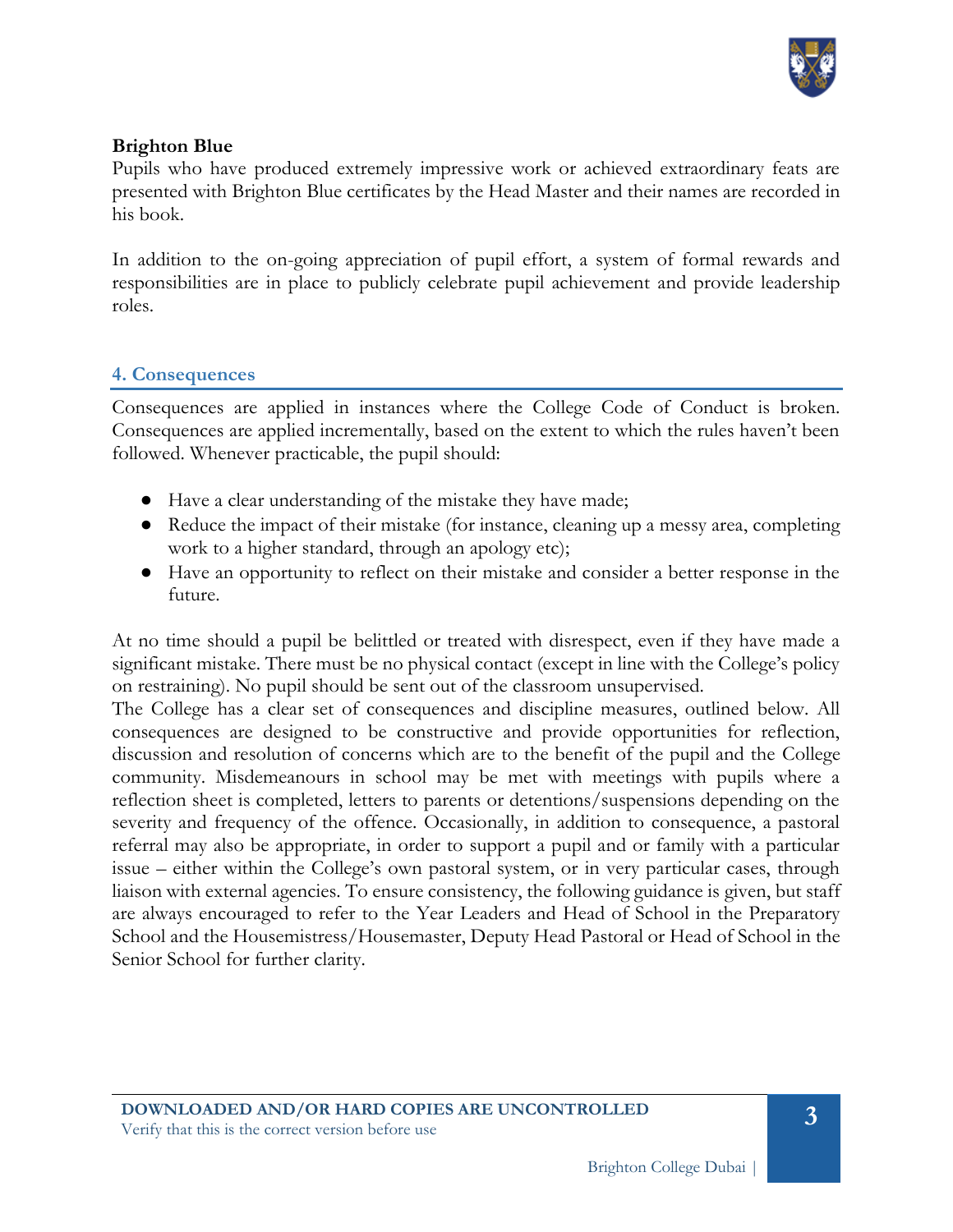

#### 4.1. Verbal warnings

Any minor infringement of the pupil's code of conduct, poor behaviour in class/around the College or failure to do work promptly may incur a verbal warning. The purpose of this intervention is to allow early intervention without the need for extensive use of reflections. In addition to day-to-day feedback on pupils, class teachers or the Housemistress/Housemaster will analyse the interim and report data on effort and achievement on a regular basis for each year group. A 'cause for concern list' for both effort and attainment is generated and action plans suggested for pupils in specific need of assistance. This cause for concern list may also result in reflections if deemed appropriate by the Housemistress/Housemaster. (The analysis will also reward excellent effort and achievement through House point rewards.)

## 4.2. Removal from the classroom and pupil-teacher interviews

In cases where a member of staff feels that a pupil needs to be removed from a classroom in order to restore a harmonious atmosphere conducive to learning (for example, in the case of bullying) an interview with a senior teacher should be arranged. This may be with the Housemistress/Housemaster, Deputy Head (Pastoral) or Head of School and can include the teacher involved. Poor behaviour is reported to the Deputy Head (Pastoral) or Head of School after the lesson and an interview including the pupil is arranged to happen later the same day(where possible) to reflect on the behaviour and discuss how it can be prevented in future.

If a teacher feels unable to keep the pupil in their classroom without major disruption being caused to the rest of the class, the pupil should be sent directly to a senior teacher, who will interview the pupil as soon as possible.

#### 4.3. Behaviour Overview

At Brighton College Dubai we want our pupils to enjoy school, be safe and happy. We are committed to securing outstanding behaviour; we believe that behaviour is everybody's responsibility and a collective, whole College approach can ensure this happens.

If and when pupils display negative behaviour, sanctions will and must follow. Listed below are the sanctions for negative behaviour.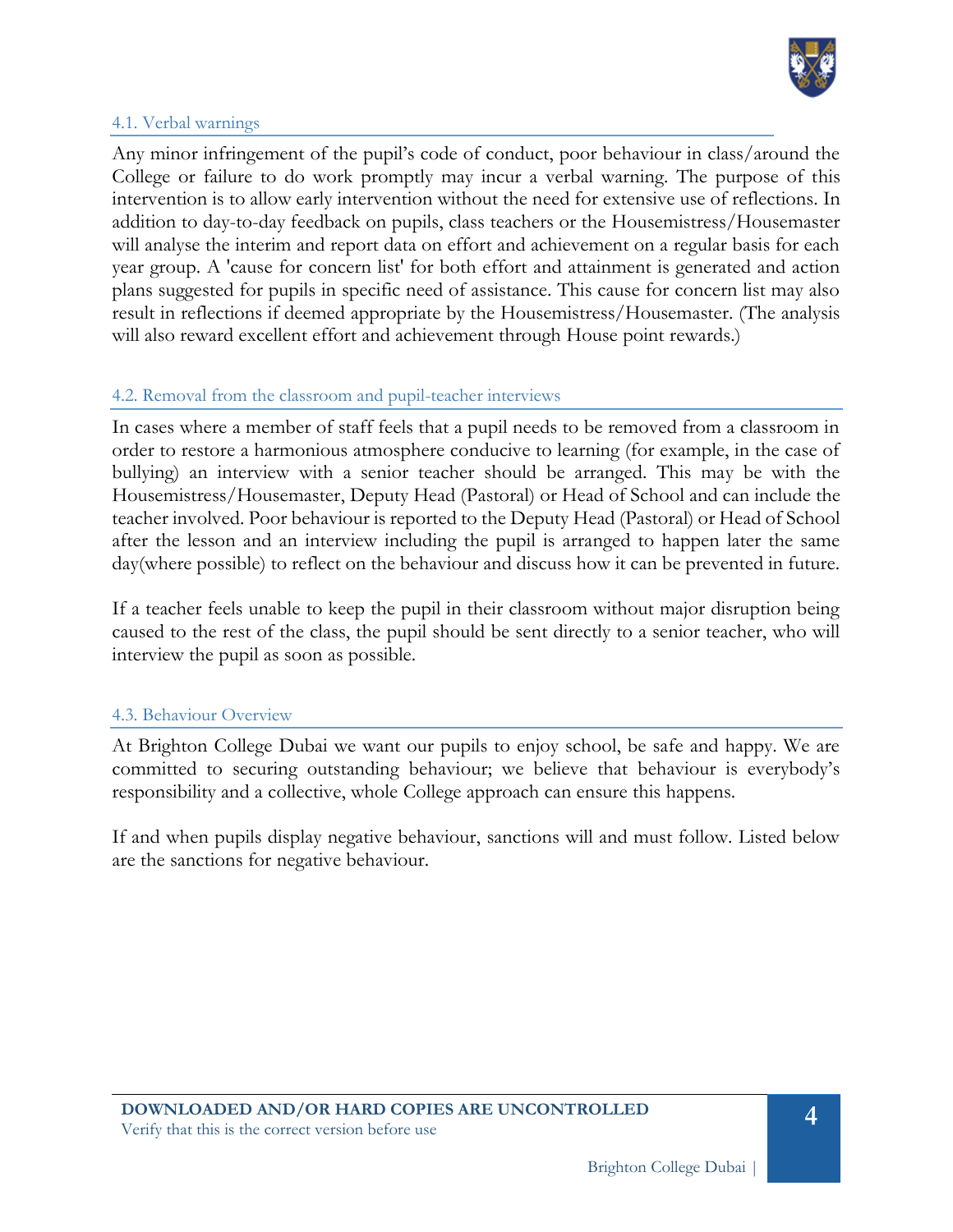

**In Prep**

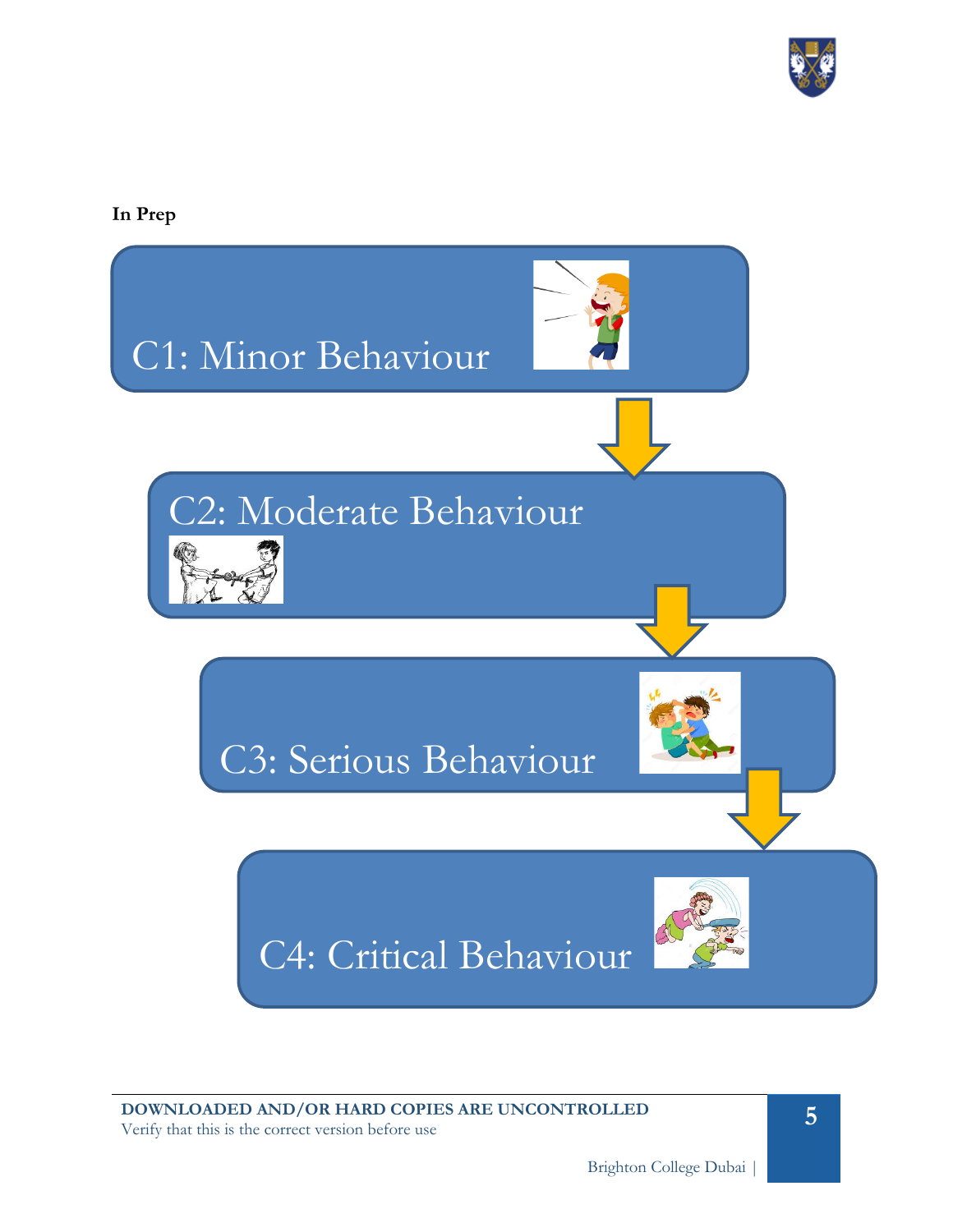

## **In Senior**



\*same day as incident occurs P1-P11. Next day if incident occurs P13+ \*\* After school 15:20 – 16:20

\*\*\* Where appropriate and required, C4 incidents may be shared with the Chair of Governors and discussed with the Director of Quality Assurance as part of a disciplinary committee along with Heads from Bloom Education for recommendation of appropriate sanction.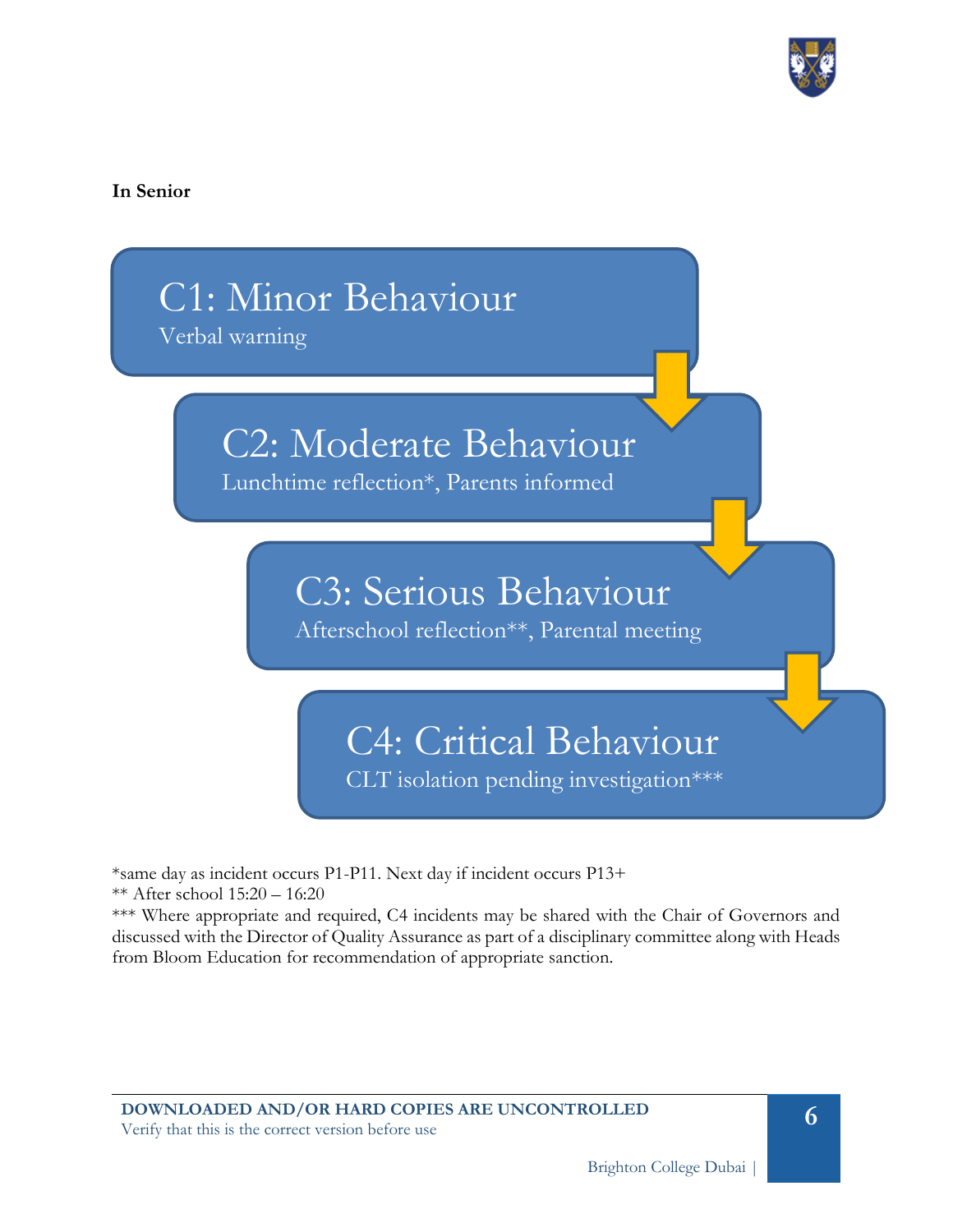

#### 4.4. Reflections

Reflections are one of the first steps on the sanction hierarchy; they are used in conjunction with verbal warnings and constructive academic guidance to encourage pupils to take responsibility for their work and actions. We believe in constructive use of reflections, which are used to give pupils time to reflect on actions which led to poor behaviour and explore ways of changing these in the future or to redo work to a higher standard. In cases of first offences and minor infringements it is generally better practice for a teacher to conduct their own reflection with the pupil rather than send a pupil to the central reflection area. However, the teacher's discretion allows for reflections to be given in a range of circumstances, both behavioural and academic. Reflections are shared with parents and their input is sought so that there is a common understanding of the situation and consistent message to the pupil.

## 4.5. Letters home and parental meetings

The main point of contact for many parents will be the class teacher/form tutor. If there is a cause for concern about any pupil due to a high number of verbal warnings or staff complaints or reflections, these members of staff will communicate with home by telephone or email.

It is anticipated that parents and teachers will meet about pupil behaviour and progress if there is any cause for concern on either side, even if relatively mild. These meetings will not prevent other minor sanctions being used (such as reflections) but will allow good communication between school and home that may address the major issues causing poor behaviour. The school believes that it acts in partnership with parents and we encourage parents to support the pupil Code of Conduct at home as well as school.

#### 4.6. Internal suspensions

These are imposed by Deputy Head or Head Master for serious breaches of the pupil Code of Conduct. Suspensions can be imposed for up to three days and are served in school under supervision of staff.

A letter informing parents of an internal suspension will be sent and parents invited to attend a formal conference meeting with their child and relevant teachers to discuss the problems in more depth. The pupil will be encouraged to take full responsibility for his or her actions and to actively seek to understand and explain the consequences, as well as how he or she can avoid a recurrence of the incident. The College will make available a counsellor if necessary, to enable full and productive considerations of the issues causing poor behaviour. A pupil/parent/school contract may be signed as a result of this meeting. All suspensions will be placed on the pupil's school record.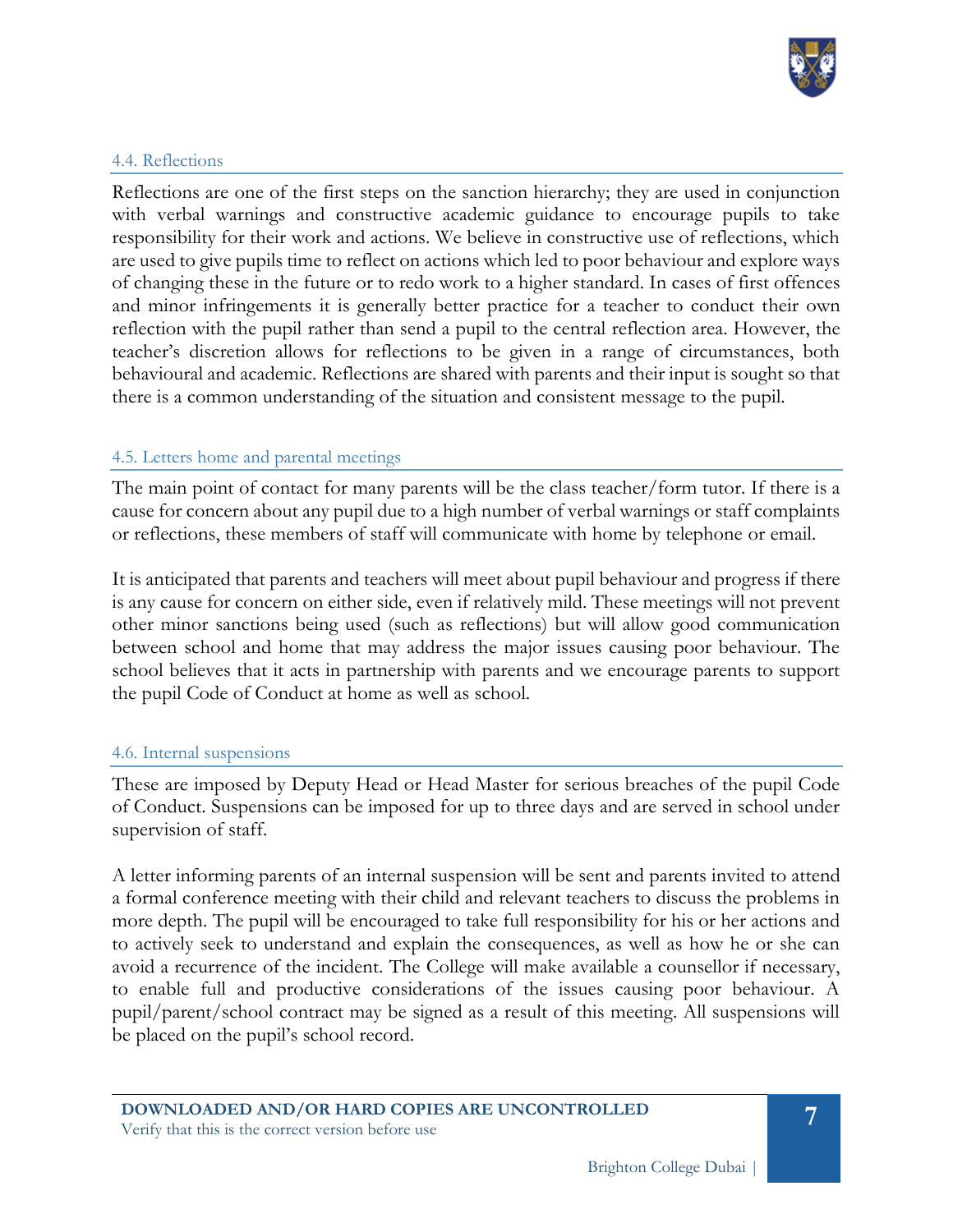

## 4.7. Suspensions\Exclusions

There are five key things which will lead to a pupil being asked to leave the school:

- Persistent bullying
- Theft
- Involvement with drugs
- Sexual activity on the College grounds, including sexting
- Illegal activity

This applies even if the action takes place out of College hours or away from the College site. The above is not a definitive list and other misdemeanours may lead to suspension.

Additionally, any other serious misconduct which affects the welfare of a member or members of the College community or which brings the College into disrepute (single or repeated episodes).

A pupil may be required to leave if the Head Master is satisfied that it is not in the best interests of the pupil, or of the College, that he/she remains at the College.

In all cases, the Head Master reserves the right to use his discretion when deciding on the most appropriate sanction.

# **5. Monitoring and Review**

● This policy is to be reviewed and checked annually by the Head Master.

# **6. Approved by**

Head Master on behalf of the College:

Stebane

Simon Crane, Head Master

Chair on behalf of the Governors:

Mrs Nilay Ozral, Board Member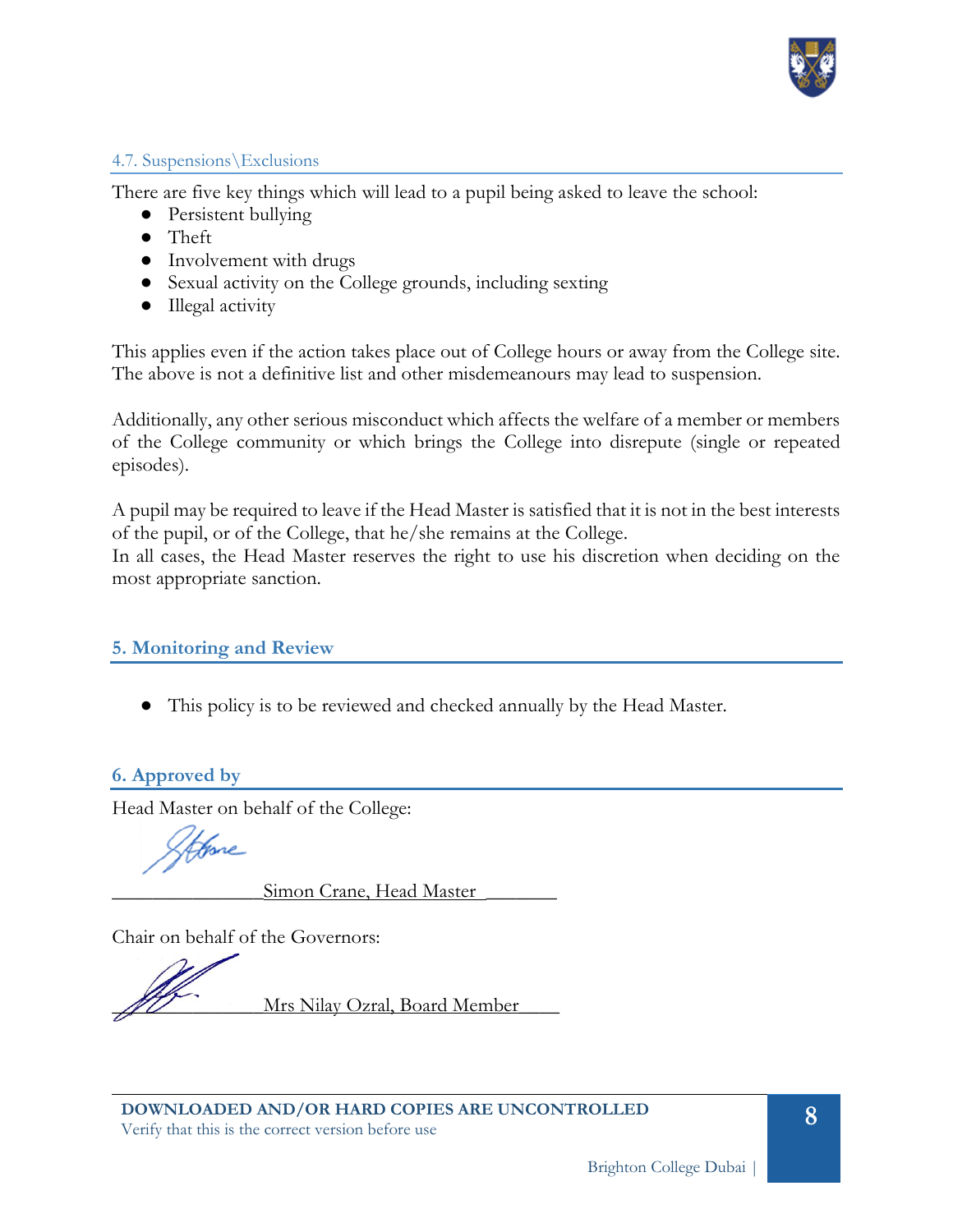

| <b>Version</b><br>No. | <b>Description of Change</b>                                             | <b>Owner</b> | Date of Issue   |
|-----------------------|--------------------------------------------------------------------------|--------------|-----------------|
| 1.0                   | JDO made updates to reflect current<br>systems in place                  | <b>JDO</b>   | February 2021   |
| 2.0                   | JDO made updates to reflect current<br>systems in place and Mon-Fri week | <b>JDO</b>   | February 2022   |
| 3.0                   | JDO made updates and amendments                                          | <b>JDO</b>   | April 2022      |
| 4.0                   | SBR made updates and amendments<br>to reflect change to Pelican Pathways | <b>SBR</b>   | April 2022      |
| 5.0                   | Reference added for 'disciplinary<br>committee'                          | JDO          | <b>May 2022</b> |

#### **Change History Record**

## **Brighton College Dubai Policies and Guidelines**

#### **Policy Statement**

Brighton College Dubai policies have been developed by the College Leadership Team (CLT) with input and guidance from the Brighton College network, including Brighton College UK.

Policies reflect current best practice.

At the time of writing, policies aligned with the following:

- KHDA Guidance and Guidelines for Private Schools
- MOE United Arab Emirates School Inspection Framework
- **DSIB School Inspection Supplement**
- The College's Academic Plan written for KHDA approval
- Standards for British Schools Overseas (DfE)
- COBIS Accreditation and Compliance
- Bloom Education and Bloom Holding policies where applicable

Should any regulations change or develop further, the policies will be reviewed to ensure continued alignment.